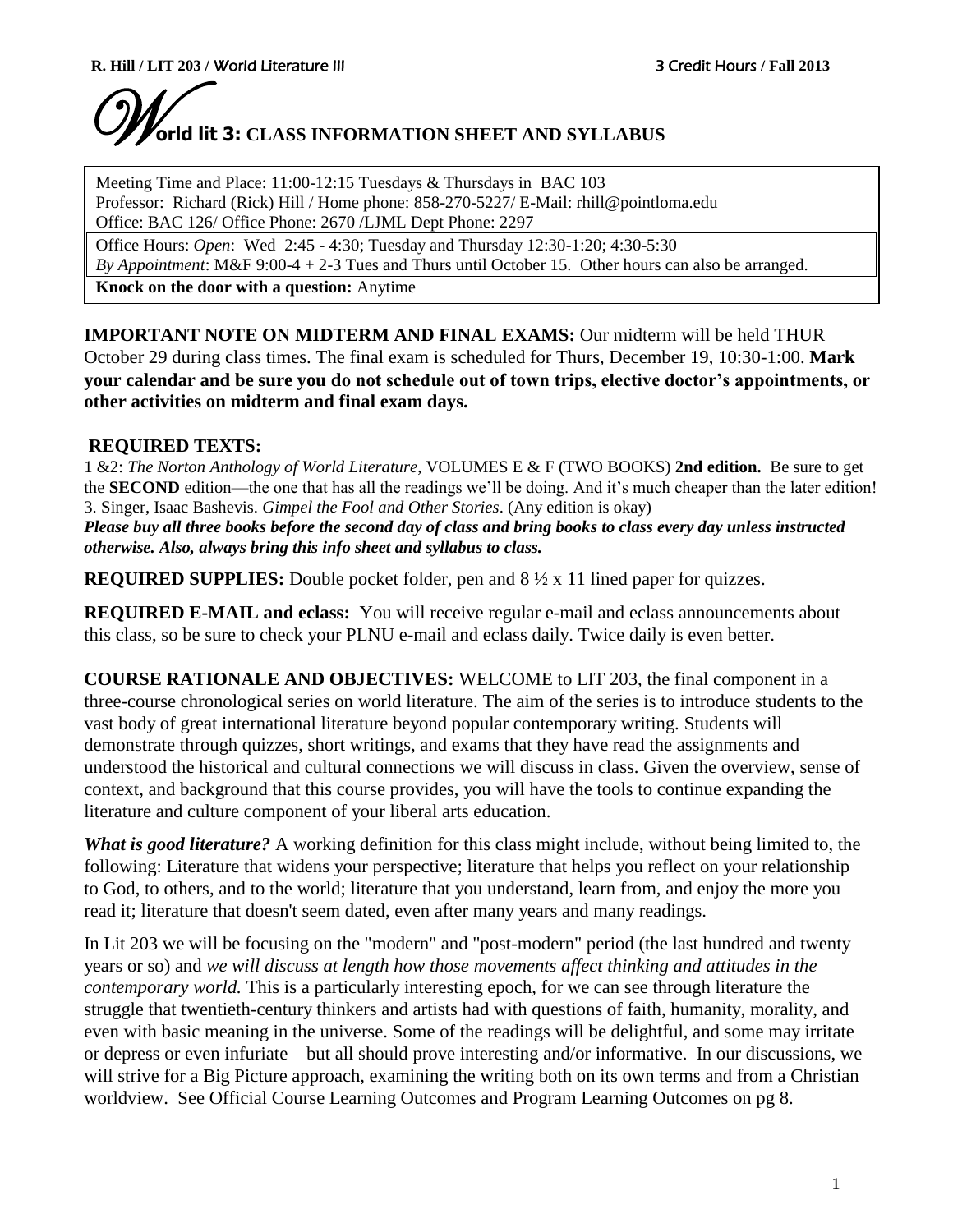## **R. Hill / LIT 203 /** World Literature III 3 Credit Hours **/ Fall 2013 CLASS ACTIVITIES**

*Background and context lectures + class discussion*: The typical class day will start with a quiz. Then we will have a presentation/discussion on context and background material, using an occasional film or PowerPoint for illustration. We'll discuss questions on whatever else comes up related to the reading, then give a preview and context for the next assigned reading.

*Reading Quiz*zes: Lit 203 is essentially a reading course, so staying current with the reading should be your first priority. You will need time and discipline to keep up, and the daily objective reading quizzes allow you to demonstrate that you are current. Quiz points are a substantial part of the final grade, but those points will come easily if you keep up with the reading. IF YOU FALL BEHIND, BE SURE TO READ THE PAGES FOR THE NEXT DAY'S QUIZ FIRST, THEN CATCH UP WITH WHAT YOU MISSED.

Dropped quiz scores**:** To allow for illness, misunderstanding, miscellaneous personal problems, or just being behind schedule, **your lowest or missing two quizzes will be dropped**. Use your allotment of drops carefully—**no more drops will be granted for any reason once the two allotted drops are used.**

Note on quiz grading: Our grader scores the quizzes based on the notes I provide, but sometimes misunderstandings occur. If you think a quiz answer marked wrong is correct, see me the day you receive your marked quiz (usually the next class day), and I'll make adjustments as appropriate.

If you arrive late for a daily quiz, you will miss at least part of that quiz, since quizzes are given orally and begin immediately. If you arrive late, you may start the quiz on the first question you hear. Don't ask anyone for quiz questions that you missed by being late--talking for any reason during quizzes is considered cheating and may result in an F for the course. See "Cheating and Plagiarism" below.

*Reading Notes:* Read actively by take written notes on each day's assignment. These notes will help with the class discussions and exams and also with extra credit points for participation.

*Reading Sheets:* Three times this semester (about every 4 weeks), each student will **TYPE** an official Reading Sheet on the assigned reading and be prepared to present questions and comments or the student part of the next day's discussion. The reading sheet should include at least three questions and/or comments. **See the sample sheet on page 10.**

Length: These typed questions/comment sheets should fill ONE typed, single-spaced page (using 11 or 12-point Times New Roman or Ariel type and 1.25" margins. It's okay to go over one page if you feel the need, but one page is usually sufficient to earn an A or B score. Please DON'T SUMMARIZE the material and don't write formal essays that begin with "Jones was a famous author who wrote thoughtful and entertaining stories . . ." These sheets are meant to be thoughtful, original, **informal**  feedback on the reading, so start right in with what you have to say.

Format: At the top of the sheet, put your name, the class, the number of the reading assignment, and the pages you are responding to.

Schedule: The sheets will be collected and scored on a rotating basis by letter of last name (see last column of assignment schedule for when your letter comes up).

*No handwritten sheets* will be accepted except under extraordinary circumstances. This policy is designed to eliminate the practice of doing homework in class on the day it is due. If for some emergency (broken typing finger, etc) you must do a handwritten sheet, *be sure to show it to me at the beginning of class to receive credit.* Handwritten sheets handed in after the first 3 minutes of class or emailed after class begins will receive a zero or be subject to the dropped scores policy (see next page).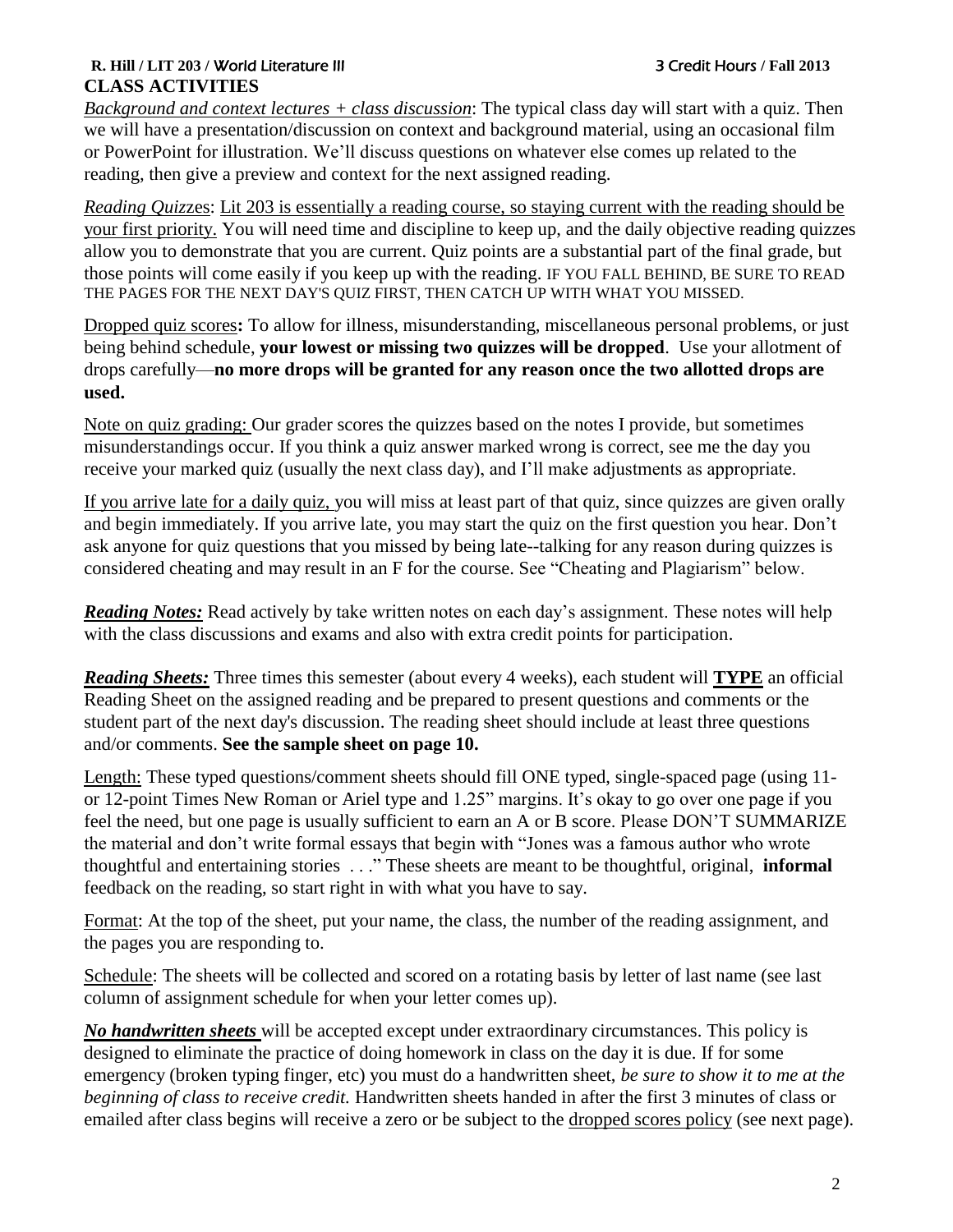**Dropped Reading Sheet Scores:** To allow for illness, misunderstanding, miscellaneous personal problems, computer glitches, work done but not brought to class, and work not e-mailed or delivered on an absence day, or just being behind schedule, **your lowest score or missing sheet will be dropped.** Use your one drop carefully—**no more will be granted once the allotted drop is used. If you do extremely well on the first two sheets, you may elect to skip the third sheet.** See examples of good and not-good questions on page 10.

# **HOW TO GET CREDIT IF YOU ARE ABSENT ON A DAY A READING SHEET IS DUE:**

You will get credit for the sheet if you (A) e-mail an attachment of it or have someone deliver it by class time AND (B) bring a hard copy of the sheet on the next class day, with a note at the top of the sheet that says, "This was e-mailed on (date)." To receive credit, you must bring the hardcopy by the next class day you attend.

**A note on computer problems:** Computer malfunctions plague us all, but it is your responsibility to have a contingency plan if something goes wrong. Investigate campus options and find TWO alternate computer/printer sites you can use when your main unit malfunctions. Also, be sure to have a USB drive (or two) to use for regular backups, even if you save work on the PLNU drive. Assignments turned in late due to computer problems will be subject to the dropped score provision.

**Late printing caution and policy:** Reading Sheets are due at the *beginning* of class on the date due. Always allow for long lines and jammed printers in the campus computer labs—do not wait until a few minutes before class to print out your assignments. Coming to class late because of late printing will count against your late arrival total and the dropped score provision will apply to your assignment. **If you're running late with a print job, don't fret—simply send the assignment before class by email and come to class on time. Do not, however, send assignments during class: anything that comes after 11:00 will be counted late.**

**KEEPING TRACK:** In this and all college classes, you are responsible for keeping records once you get your graded assignments back. To avoid problems and misunderstandings, you should always pick up quizzes, sheets, and exams as soon as they are put into the return file box, which I'll bring to class every day. **NEVER throw away graded quizzes, graded reading sheets, or notes until you receive your final grade at the end of the semester.** You should also keep computer copies of all reading sheets until you get your final grade.

*Group projects*: Small groups will be formed the second week of class, and during the last two weeks, each group will make a class presentation that either (1) explores in more depth (or from another angle) work by authors we have studied or (2) explores authors we haven't studied, but who are also important literary figures in the era we are studying. Presentations must be approved by the professor, but may take a variety of approaches, including but not limited to formal research presentations, video productions, readers' theater, or art or music projects that tie in with the literature we've covered. See page 13-14 for sample topics and approaches.

*In-class, oral participation* is important, even in a large class. Lively discussions make for better learning. Perfect understanding is not required; one excellent way to participate is to always ask questions about things you *don't* understand. Students who turn in a typed, organized participation log of questions and comments they made in class may receive up to 20 points extra credit over the semester. These optional logs will be collected in class on midterm and final exam days and will be worth 1-10 points each.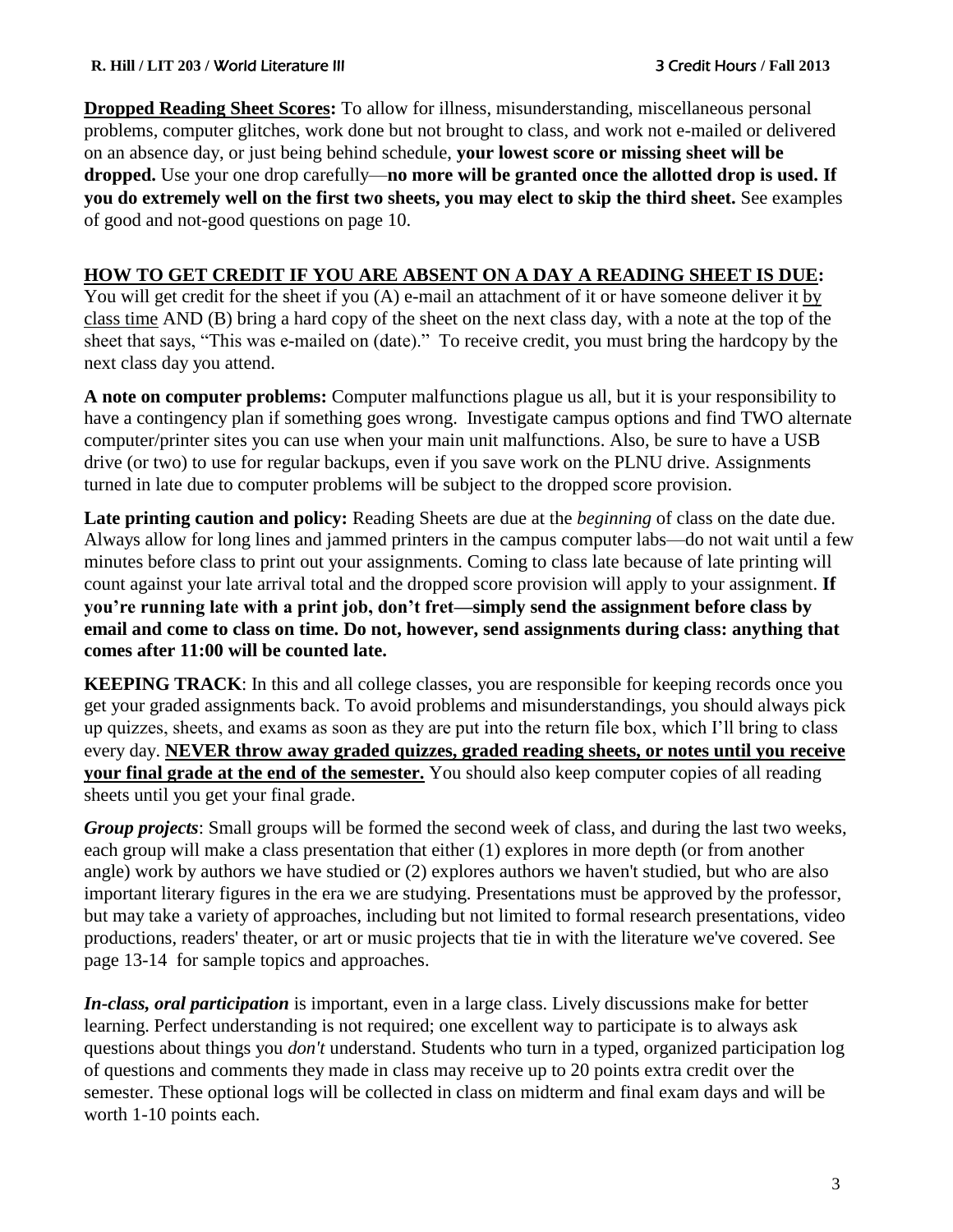## **CLASS POLICIES**

**ATTENDANCE is crucial and students are expected to make every effort to attend all classes.**

**Perfect Attendance Bonus**: **Students who attend all classes on time will receive 10 extra credit points.**

**Absences with no grade penalty: Students are allowed up to three absences for illness, personal business, and family in town, oversleeping, or whatever, without grade penalty and without having to explain the absence. Absences with notes from the Wellness Center count under this category, so no need for a note. Please keep in mind that once the three absences are used up, further absences affect your grade---even if they are for a "good reason." Also note that quizzes missed on absent days cannot be made up.**

**Excessive Absences: Those who miss more than three classes before midterm will be de-enrolled with no grade record. After midterm, those who have missed more than 6 classes total will be deenrolled with a WF grade. In the final grade calculation, fifty points each will be deducted for the fourth and fifth absences.**

**Late Arrivals: It's better to be late than miss class, but remember that quizzes are given and response questions are due at the beginning of class and can't be made up. After the third late arrival, "tardies" will count as half-absences for grade calculation.**

**Early Departures: If you need to leave early, see me at the beginning of class and sign the roll sheet, noting the time you need to leave. If you don't note your early departure on the roll sheet, you will be counted absent for the whole class period. After the third early departure, leaving early will count as a half-absence.**

**"Excused" Absences: The only excused absences are those authorized by the Provost, usually for official school activities (sports, music, speech, etc.) Your coach or activity sponsor will notify the Provost if you are involved in an excusable activity; then the Provost's office will notify all your professors. An excused absence allows you to make up quizzes by turning in make-up assignments in advance and to reschedule exams if absolutely necessary. It is your responsibility to schedule makeup work BEFORE the day(s) you are absent.**

**Excessive "Excused" absences: If you know that you will be missing more than four classes for sports, music, or field trips, you should take another section of the course that doesn't conflict so heavily with your class schedule OR take the course another semester when attendance won't be a problem. More than four total absences, even for approved events, will affect your grade. All students who will miss any classes due to approved sports, music, field trips, etc., must bring me a written copy of your events schedule by September 10, the second class day.** 

**Absences on exam days: Unless you have a Provost-excused absence, you cannot make up quizzes, midterm, or final exams. Study the schedule carefully and be sure you do not plan out of town trips, elective doctor's appointments, or other activities on midterm and final exam days.** 

*Exceptions to the Attendance Policy***: If you have a serious accident or illness, the attendance policy and assignment schedule will be modified, provided you notify me as soon as possible. Please also notify me immediately if you have a schedule conflict that may cause you to be late for class more than three times in the semester.**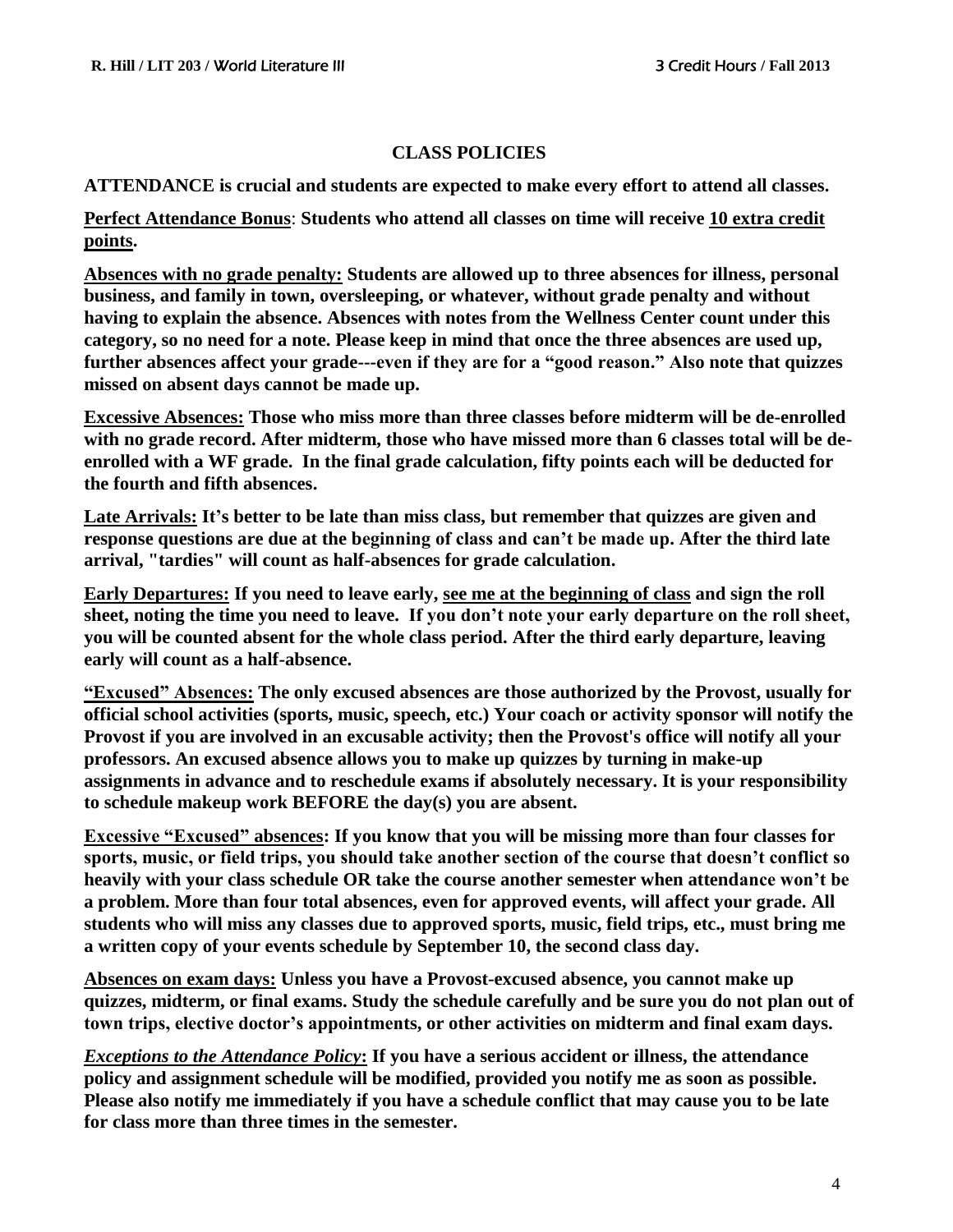# **MIDTERM AND FINAL EXAMS**

Both exams will have true/ false, matching, short answer, and multiple choice questions. The final will be comprehensive, but will focus primarily on material from midterm on, including material presented by students in group projects.

Our midterm will be held as listed on the class schedule during the regular class time. The final exam is scheduled for Thurs, December 19, 10:30-1:00. Some questions generated by presentation groups will be used on the final. Again, **unless you have a Provost-excused absence, you cannot make up midterm or** final exams. Mark your calendar and be sure you do not schedule out of town trips, elective doctor's **appointments, or other activities on midterm and final exam days.** 

# **PLAGIARISM AND CHEATING**

**According to Isaac Bashevis Singer, the first author we will study, we are all subject to temptation from evil imps who promise easy gain for little effort. Please resist any such temptation (from within or without) to copy quiz or exam answers from crib notes or from your fellow students. Also be sure to do your own reading sheets without help from friends, online sites, or study guides.** 

PLNU has adopted a zero tolerance policy toward all forms of cheating. Here is the policy for the LJML department and this class: All work (including homework) must be written by the student alone. Copying words, phrases, and ideas from books or journals into reading sheets is plagiarism. Downloading material from the Internet without attribution, including sentences, phrases, and ideas, also constitutes plagiarism.

**Follow the rules you learned in WRI110 for quoting and paraphrasing other authors, always giving due credit. But keep in mind that, for your reading sheets, you don't need to quote other authors at all to get maximum points—I'm interested in your ideas on the material.**

**"I really didn't mean to plagiarize" is not a valid excuse for plagiarism. Any plagiarism, recycling, or copying will result in an F for the course and a referral to the academic dean for possible suspension or expulsion from PLNU.**

**Remember that the lowest two quiz scores and lowest reading sheet score will be dropped, so you are allowed to have a few "blank days" without grade penalty. Also keep in mind that you may also miss up to 80 points total and still get an A, 180 points total and still get a B, 280 points total and still get a C, etc. So don't fall for temptation and fail the course on a 15-point quiz or 4-point question on a midterm or final.**

**The best way to not be suspected of copying is to scrupulously keep your eyes on your own paper during the quizzes and exams, and to do your own reading notes. Also be sure to fold your quizzes and exams lengthwise and put your name on the outside fold, and pass in your quizzes immediately when they are called for.**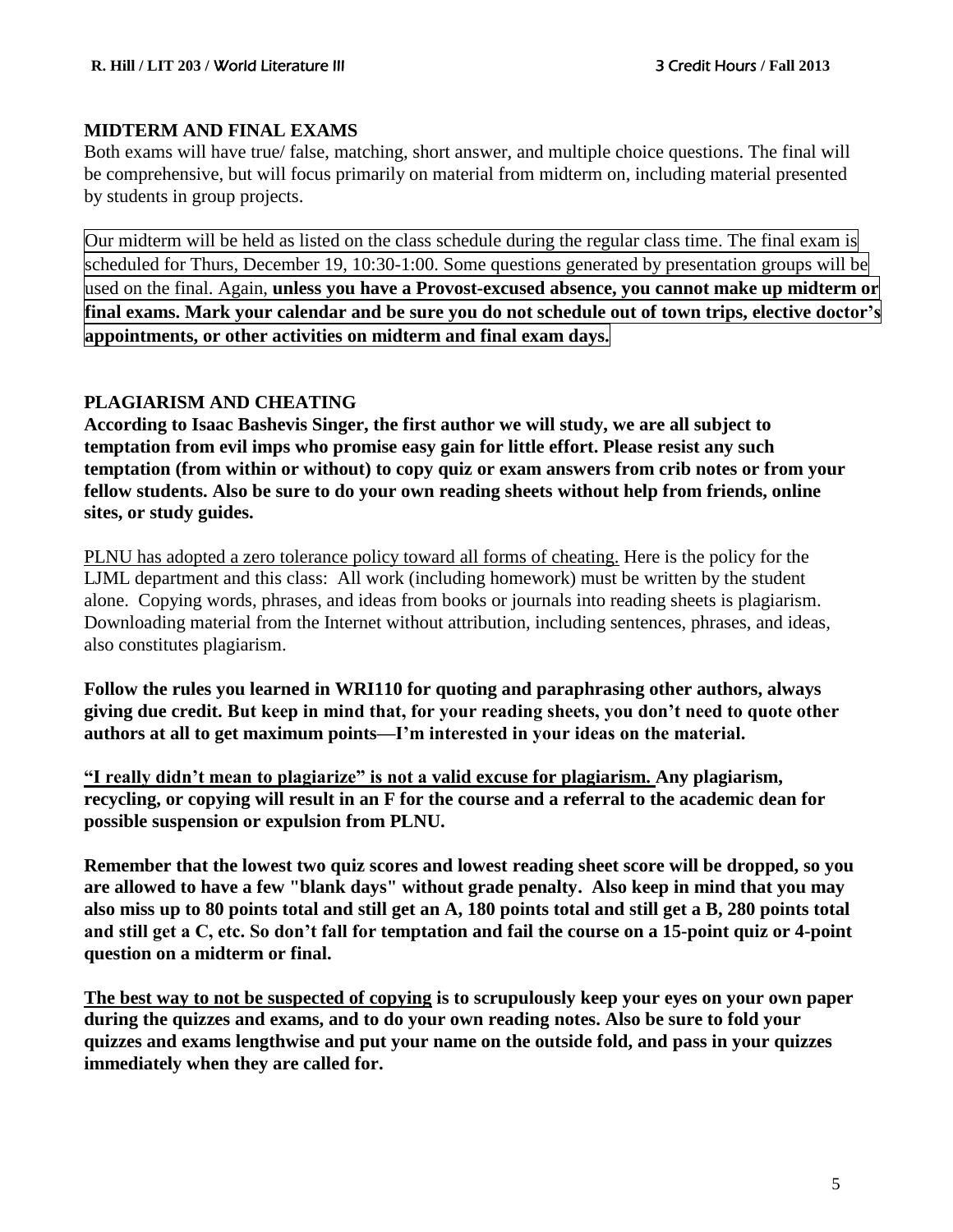#### **R. Hill / LIT 203 /** World Literature III 3 Credit Hours **/ Fall 2013**

**EVALUATION:** Each student's total points will be added and grades given according to the following percentage scale. The 10 point attendance bonus and the up-to-20-point participation log bonus are the only extra credit possible. Please feel free to discuss your grade with me any time. The following are approximate point totals; grades are based on percentages of the final point score. The actual total may vary due to more or fewer quizzes or longer or shorter exams.

| (Approximate points for each category)     |     |
|--------------------------------------------|-----|
| 20 Quizzes (2 drops)                       | 300 |
| 3 TYPED question/comment sets (1 drop) 150 |     |
| Midterm Exam                               | 150 |
| Group Project                              | 200 |
| Final Exam                                 | 200 |
|                                            |     |
| <b>APPROXIMATE TOTAL</b>                   |     |

| <b>Percentages to Letters</b> |                   |
|-------------------------------|-------------------|
| $92.0 - 100 = A$              | $70.0 - 75.9 = C$ |
| $90.0 - 91.9 = A$             | $685 - 69.9 = C$  |
| $87.0 - 89.9 = B +$           | $650 - 68.4 = D+$ |
| $81.0 - 86.9 = B$             | $600 - 64.9 = D$  |
| $179.0 - 80.9 = B$            | $580 - 59.9 = D$  |
| $76.0 - 78.9 = C +$           |                   |

# **CLASSROOM DEPORTMENT GUIDELINES**

How you dress is your business, and you certainly don't have to check your personality at the door. Even so, adult deportment is expected in this class. Please refrain from all of the following disruptive and/or distracting actions during official class time. Violators may be invited to leave class.

1. Leaving the ringer on your cell phone on. Turn it off or to vibration mode and leave it in your pocket or purse and **never, ever, text in class.** 

2. Reading outside material (including school publications). Save for after class.

3. Doing work from other classes or engaging in any personal writing. See above.

4. Using a laptop in class. Unless you have a medical need to take notes on a laptop, take WRITTEN notes in class and type them later. You may audio-record class sessions, but check with the prof first.

5. Holding private conversations during class discussions, while the professor is talking, or while someone is asking a question. If you have a question about class, ask the prof rather than the student next to you.

6. Coming to class without books or other required materials more than twice in the semester.

7. Doing anything else that is obviously disruptive to other students or distracting to the professor.

*Health Issues:* If you have a chronic, acute, or temporary health issue that requires you to sit in a particular area or stand for part of class, wear sunglasses in class, take prescribed medicine, leave class often, etc., be sure to let me know your situation in advance.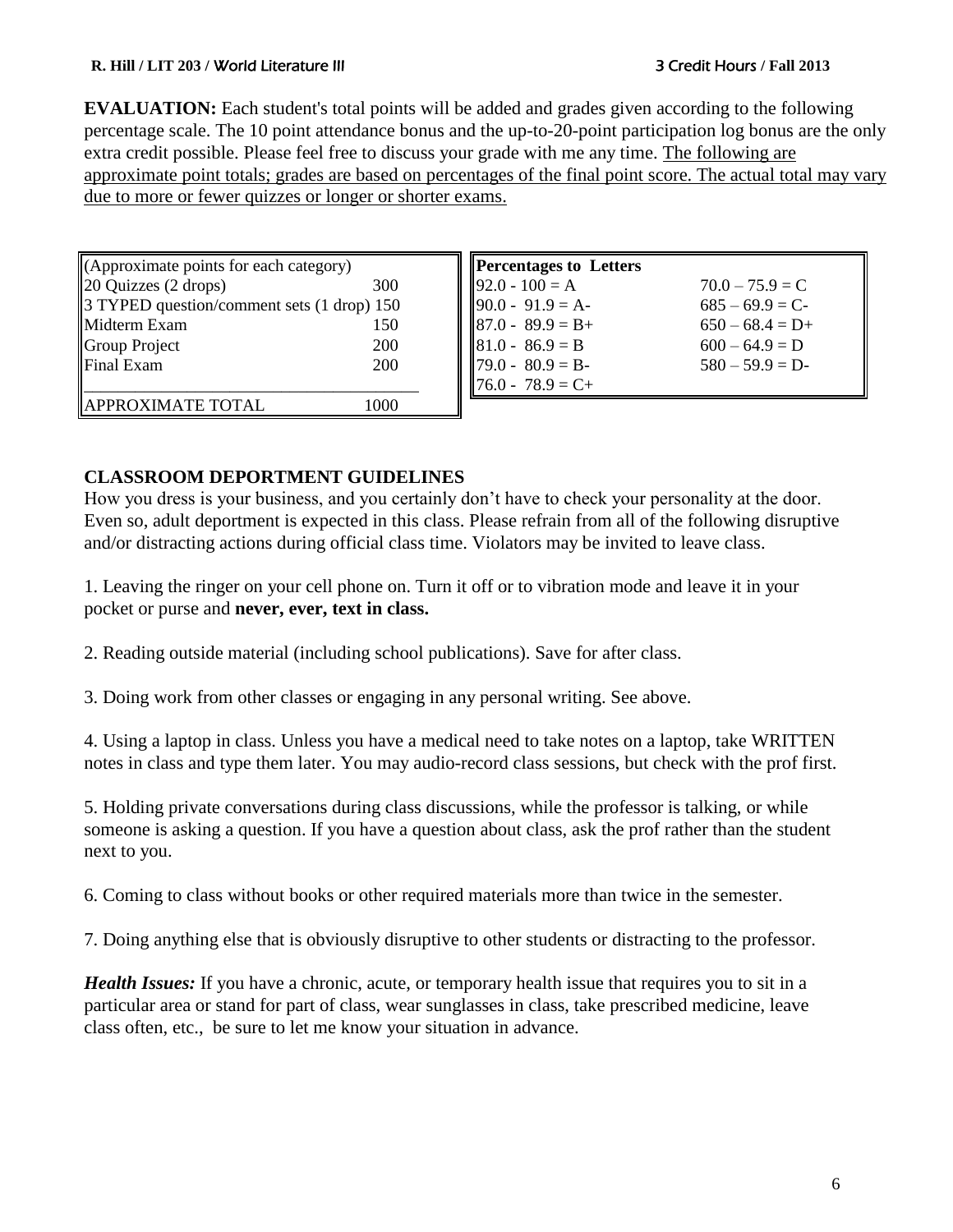# **CLASS DISCUSSION / OPEN FORUM POLICY**

This is college, where at last it is okay to speak your mind. Please feel free to speak and write what you think about the issues we discuss—there are no "politically correct" or "politically incorrect" positions; we should all strive to respect one another's views as we learn to support our own with honest evidence, calm logic, and clear rhetoric. I have opinions like everyone else, but unlike some of the professors I met as a student, I have no axe to grind on social or cultural issues and no political views to which students must sign on to win my respect. I am interested only in helping you express your convictions, whatever they are.

**Don't be alarmed** if I ask you questions in class discussions about your position—I'm not interrogating you or picking on you. Rather, I'm using the *Socratic Method* (look it up) to help you clarify your position. Feel free to Socratic me right back, and please don't hesitate to disagree with me or anyone else in class. As long as we are civilized about it, I say the more arguments (lively discussions) the better—practice makes perfect.

AND FINALLY: We're a big group and there's a lot of reading to cover, but I'm looking forward to this class and to getting to know you. If you're wondering about anything to do with the class please ask: my job is to help you through this course of study, and my goal is to get you through with minimal pain and maximum benefit. Please feel free to stop in my office to talk anytime I'm there, or to make a specific appointment during office hours.

# **SYLLABUS INDEX**

| Academic Accommodation                     | pg 8            |
|--------------------------------------------|-----------------|
| <b>Activities and General Expectations</b> | pg <sub>2</sub> |
| <b>Assignment Schedule</b>                 | pg 9            |
| <b>Attendance Policies</b>                 | pp <sub>4</sub> |
| Cheating and Plagiarism Policy             | pg 5            |
| <b>Class Discussion Policy</b>             | pg 7            |
| <b>Class Learning Objectives</b>           | pg 8            |
| <b>Credit for Late Work</b>                | pg 3            |
| <b>Deportment Guidelines</b>               | pg 6            |
| <b>Dropped Scores Policy</b>               | pg 2-3          |
| <b>Extra Credit for Participation</b>      | pg 3            |

Grading Info pg 6 Group Projects pp 3, 13-14 Health Issues pg 7 Late Work Policy pg 3 Midterm  $&$  Final Exam Info pp 1, 5, 11 Quiz Guidelines pg 2 Reading Schedule pp 9-11 Reading Sheet Guidelines pp 2-3 Sample Reading Sheet pg 12 Sample Participation Sheet pg 13

NOTES / QUESTIONS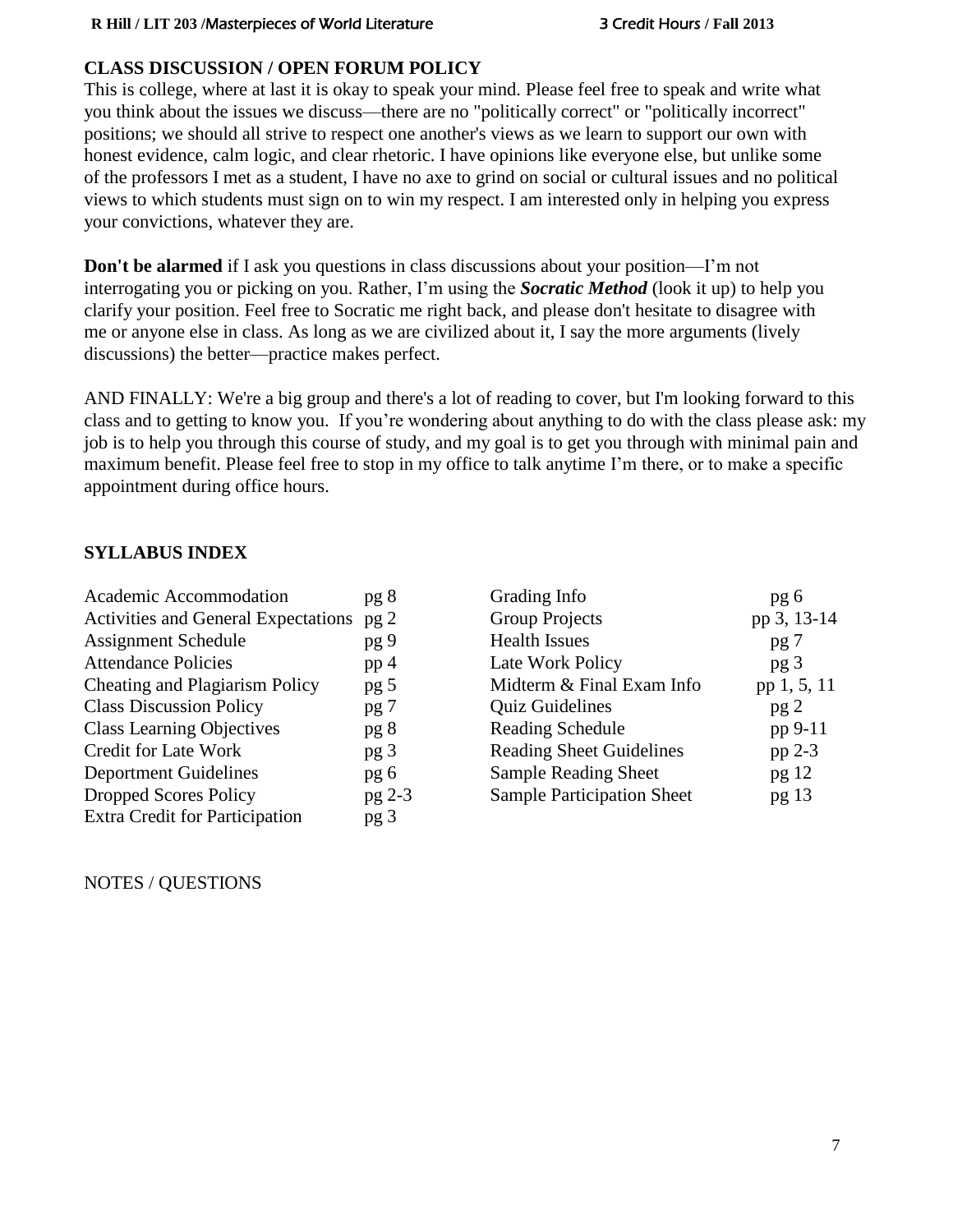#### **APPENDIX: OFFICIAL STATEMENTS FROM THE UNIVERSITY AND THE DEPARTMENT**

\*\*\*\*\*\*\*\*\*\*\*\*\*\*\*\*\*\*\*\*\*\*\*\*\*\*\*\*\*\*\*\*\*\*\*\*\*\*\*\*\*\*\*\*\*\*\*\*\*\*\*\*\*\*\*\*\*\*\*\*\*\*\*\*\*\*\*\*\*\*\*\*\*\*\*\*\*\*\*\*\*\*\*\*\*\*\*\*\*\*

OFFICAL ACADEMIC ACCOMMODATIONS STATEMENT FROM THE UNIVERSITY **"While all students are expected to meet the minimum academic standards for completion of this course as established by the instructor, students with disabilities may require academic accommodations. At Point Loma Nazarene University, students requesting academic accommodations must file documentation with the Disability Resource Center (DRC), located in the Bond Academic Center. Once the student files documentation, the Disability Resource Center will contact the student's instructors and provide written recommendations for reasonable and appropriate accommodations to meet the individual learning needs of the student. This policy assists the University in its commitment to full compliance with Section 504 of the Rehabilitation Act of 1973, the Americans with Disabilities (ADA) Act of 1990, and ADA Amendments Act of 2008, all of which prohibit discrimination against students with disabilities and guarantee all qualified students equal access to and benefits of PLNU programs and activities.**

**OFFICIAL PUBLIC DISCOURSE STATEMENT:** *"Much of the work we will do in this class is cooperative, by nature of the class discussions and general feedback given to written work and/projects; thus you should think of all your writing and speaking for and in class as public, not private, discourse. By continuing in this class, you acknowledge that your work will be viewed by others in the class."*

**Official FERPA Statement:** "In compliance with federal law, neither PLNU student ID nor social security number should be used in publicly posted grades or returned sets of assignments without student written permission. This class will meet the federal requirements by (each faculty member choose one strategy to use: distributing all grades and papers individually; requesting and filing written student permission; or assigning each student a unique class ID number not identifiable on the alphabetic roster.). Also in compliance with FERPA, you will be the only person given information about your progress in this class unless you have designated others to receive it in the "Information Release" section of the student portal. See [Policy Statements](http://www.pointloma.edu/experience/academics/catalogs/undergraduate-catalog/policy-statements) in the undergrad student catalog."

#### **OFFICIAL LJML LIT203 COURSE LEARNING OUTCOMES:** *Students will be able to*

- 1. Closely read and critically analyze texts in their original languages and/or in translation.
- 2. Recall identify, and use fundamental concepts of literary study to read and discuss texts
	- a. Standard literary terminology
	- b. Modes/genres of literature
	- c. Elements of literary genres
	- d. Literary periods (dates, writers, characteristics, and important developments)
	- e. Extra-literary research
- **3.** Connect the works with their own lives and with the social, cultural, and historical contexts of the works and their authors.

#### **OFFICIAL LJML DEPARTMENT LEARNING OUTCOMES** *Students will be able to*

1. Closely read (comprehension, analysis) and critically analyze (analysis) texts in their original languages and/or in translation. **(DLO ) (PLO 2, 3, 5)**

2 .Recall (knowledge), identify (knowledge), and use (**application**) fundamental concepts of literary study to read and discuss texts

- a. Standard literary terminology
- b. Modes/genres of literature
- c. Elements of literary genres
- d. Literary periods (dates, writers, characteristics, and important developments)
- e. Extra-literary research **(PLO 2, 3, 5)**

3. Connect (synthesis,) the works with their own lives and with the social, cultural, and historical contexts of the works and their authors. **(PLO 1)**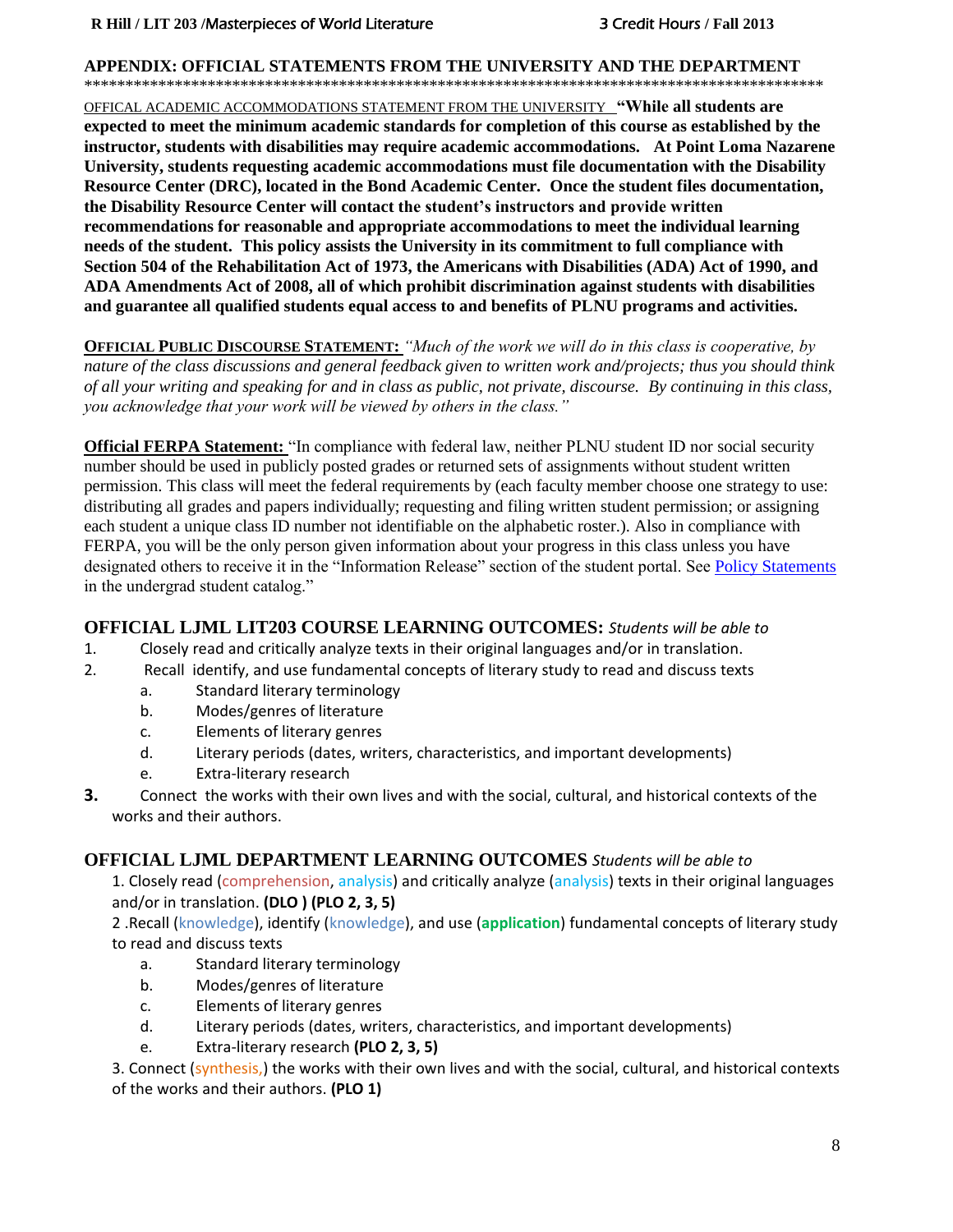# **LIT 203 COURSE CALENDAR (subject to adjustment as necessary)**

| <b>WEEK#</b><br><b>DATE</b>              | READINGS DUE FOR QUIZ AT BEGINNING OF CLASS<br>All Readings are in the Norton Reader unless otherwise noted                                                                                                                                   | <b>ACTIVITY / TOPIC</b>                                                                                                                                        | <b>READING SHEET</b>                                                                                     |
|------------------------------------------|-----------------------------------------------------------------------------------------------------------------------------------------------------------------------------------------------------------------------------------------------|----------------------------------------------------------------------------------------------------------------------------------------------------------------|----------------------------------------------------------------------------------------------------------|
| Week 1<br>TH 9/5                         | None today. Study the syllabus and get a head start on Thursday's<br>readings.                                                                                                                                                                | Get Acquainted<br>The 20 <sup>th</sup> Century:<br>What's wrong with this<br>picture? What is "Modernism?"                                                     | None today.<br>Always look<br>to see if the<br>last letter of<br>your name<br>appears in<br>this column. |
| Week 2<br>TU 9/10                        | Syllabus. I. B. SINGER "Gimpel the Fool" (1 <sup>st</sup> story in <i>Gimpel</i> book)<br>"The Gentleman from Krackow" "The Mirror"<br>"The Little Shoemakers."<br>NORTON: vol E "Realism Across the Globe" 625                               | Is there an official Yiddish Lit?<br>More on Modernism.<br>When did Modern Lit get modern?<br>Reading Quiz 1 + Syllabus Quiz.                                  | Last Name:<br>$A-C$<br>(Sheet #1)                                                                        |
| Week 2<br>TH 9/12                        | I.B. SINGER: "Fire" "The Unseen"                                                                                                                                                                                                              | The Modern Artist and the modern world                                                                                                                         | Last Name:<br>$D-H$<br>(Sheet #1)                                                                        |
| Week 3<br>TU 9/17                        | Norton Vol E: color art plates and captions between pp1106-1107<br>DOSTOEVSKY: Intro +Notes from the Underground Part I<br>ALWAYS READ THE AUTHOR INTROS FOR NORTON<br><b>ASSIGNMENTS</b><br>NIETZSCHE "God is Dead" excerpt, library reserve | Dostoevsky & Co.: $20^{th}$ century preview.<br>The author as objective observer?                                                                              | Last Name:<br>$I-M$<br>(Sheet #1)                                                                        |
| Week 3<br>TH 9/19                        | Norton Vol F FREUD: "Dora, Part I" (pp 1611-1637-stop at "a<br>great number of our cultural achievements")                                                                                                                                    | Nietzsche, Freud & Co. Politics,<br>Psychology, Civilization, & Lit                                                                                            | Last Name<br>$N-R$<br>(Sheet #1)                                                                         |
| Week 4<br>TU 9/24                        | DARWIN Origin of Species (excerpt-Library Reserve)<br>Norton Vol E: Baudelaire 1380-1388<br>Verlaine 1405-1410<br>Rimbaud 1411-1417                                                                                                           | The Bogyman believes in God<br>Dylan references the odd couple<br><b>GROUPS GROUPED: Pick a leader,</b><br>secretary, PowerPoint chair, Research<br>czar, etc. | $S-T$<br>(Sheet #1)                                                                                      |
| Week 4<br>TH 9/26                        | YEATS pp. 1699-1709 (stop at "Byzantium")                                                                                                                                                                                                     | Irish and continental mysticism and self-<br>absorption<br>VIDEO: Contemporary Poetry.<br>POETRY DAY OPPORTUNITY                                               | Last Name:<br>$U-W$<br>(Sheet #1)                                                                        |
| Week 5<br>TU 10/1                        | TOLSTOY: "The Death of Ivan Ilych."                                                                                                                                                                                                           | "Progression" and Reaction."<br>Geneses of modern thinking<br>Before the darkness fell                                                                         | Last Name:<br>X-Z<br>(Sheet #1)                                                                          |
| Week 5<br>TH 10/3                        | RUBIN DARIO intro + "I Seek a Form," "to Roosevelt," "Leda"<br>"Fatality" pp 1712-1715, 1718-1721                                                                                                                                             | Modern Goes Global<br>Have a Group Project conference with<br>your group and turn in your conference<br>notes                                                  | Last Name:<br>$A-C$<br>(Sheet #2)                                                                        |
| Week 6<br>$\overline{\rm T}{\rm U}$ 10/8 | PIRANDELLO: Six Characters in Search of an Author<br>pp. 1721-1766.                                                                                                                                                                           | High, Low and other modern.<br>Theatre of Pain, Theatre of the Absurd, and<br>other theatres in decline.                                                       | Last Name<br>E-H<br>(Sheet #2)                                                                           |
| Week 6<br>TH<br>10/10                    | PROUST Remembrance of Things Past"<br>pp. 1766-1781<br>(Stop at "you really are a regular character, Mr. .Swann")                                                                                                                             | Beginnings of Modern Creative Nonfiction<br>VIDEO: Six Characters in Search of an<br>Author                                                                    | $I-M$<br>(Sheet #2)                                                                                      |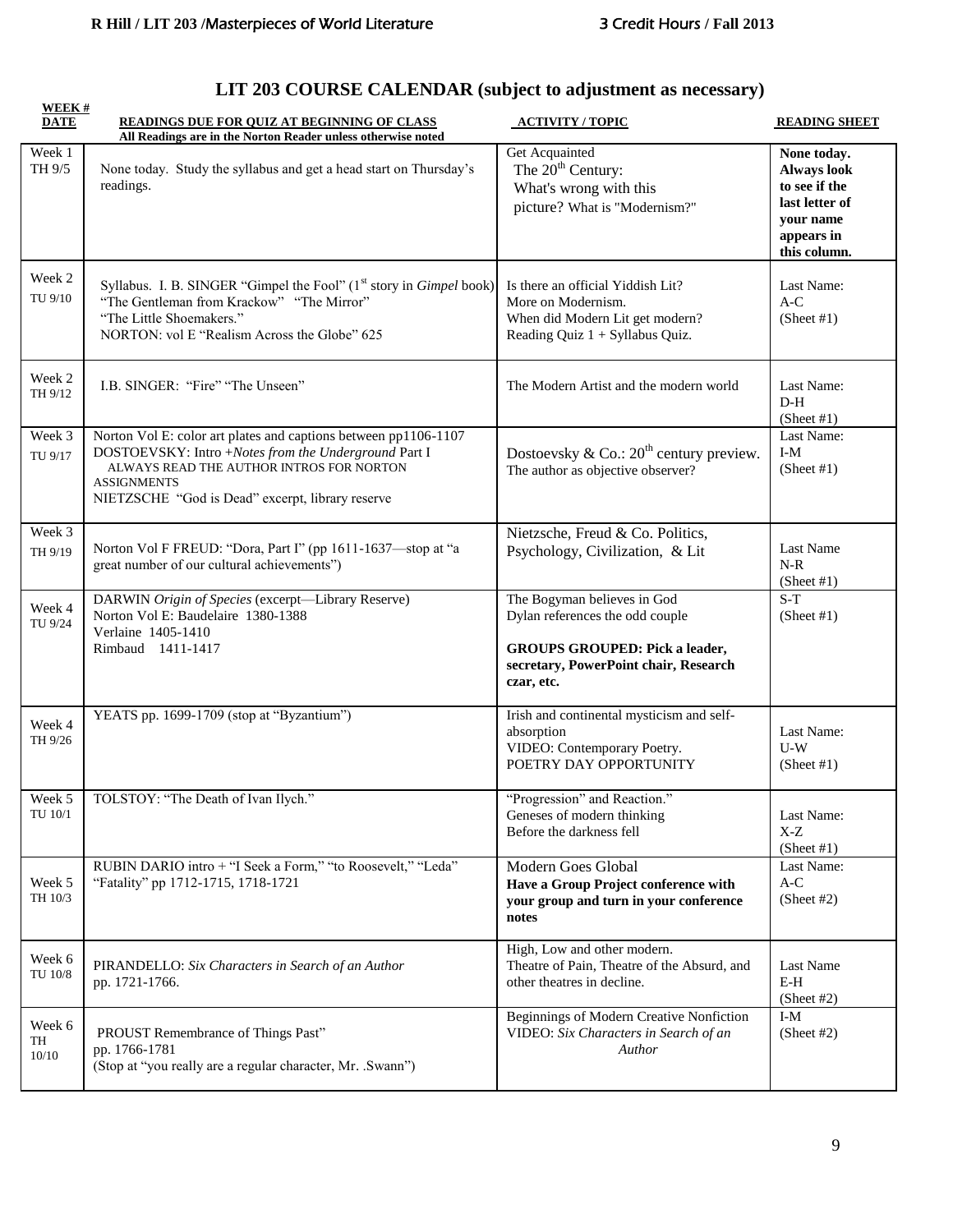| <b>DATE</b>                        |                                                                                                                                                                                                                                  |                                                                                                                                 | <b>DUE FROM</b>                    |
|------------------------------------|----------------------------------------------------------------------------------------------------------------------------------------------------------------------------------------------------------------------------------|---------------------------------------------------------------------------------------------------------------------------------|------------------------------------|
| Week 7<br>TU<br>10/15              | WOLFE "A Room of One's Own" pp. 1974-1996<br>KAFKA "The Metamorphosis" pp. 1996-2030                                                                                                                                             | 20 <sup>th</sup> Century Angst and Weltzsmertz<br>Women's Voices                                                                | Last Name:<br>$N-R$<br>(Sheet #2)  |
| Week 7<br>TH<br>10/17              | JOYCE "The Dead"<br>PP 1941-1974<br>Color plates and captions, between pp 2312 & 2313                                                                                                                                            | Modern Fiction's Early Masterpiece<br>What the Camera did for Art<br>PROJECT CONFERENCES and<br><b>Preliminary schedule</b>     | Last Name:<br>$S-T$<br>(Sheet #2)  |
| Week 8<br>TU<br>10/22              | ELIOT pp 2071-2081 (Stop at "II. A Game of Chess")<br>JEFFERS (Library reserve)<br>AKHMATOVA pp. 2098-2108<br>DADA POETS pp 2109-2121<br><b>MIDTERM REVIEW</b>                                                                   | PROJECT CONFERENCES<br>FINAL PROJECT SCHEDULE<br>High and Low Modernism<br>The poetry war and who won it.                       | Last Name:<br>$V-Z$<br>(Sheet #2)  |
| Week 8<br>TH<br>10/24              | <b>MIDTERM EXAM</b>                                                                                                                                                                                                              | PARTICIPATION LOGS DUE                                                                                                          |                                    |
| Week 9<br>TU<br>10/29              | ORWELL 1984 excerpt Library Reserve                                                                                                                                                                                              | Intro to Postmodernism (or<br>"Aftermodernism")<br>When the dogs rule, cats lay low<br>PROJECT COFERENCES<br><b>AUDIO POETS</b> | Last Name<br>$A-C$<br>(Sheet #3)   |
| Week 9<br>TH<br>10/31              | CAMUS "The Guest" pp 2570-2582<br>NOBUO "The American School" pp 2583-2596 (Stop at "whole new<br>man")                                                                                                                          | Existentialism and its offshoots<br>Asian Postmodernism                                                                         | Last Name:<br>$D-H$<br>(Sheet #3)  |
| Week 10<br>TU 11/5                 | GARCIA LORCA pp 2267-2276 "Lament for Ignacio Sanchez<br>Mijias"<br>BORGES "The Garden of Forking Paths" pp 2411-2421<br>NERUDA pp. 2438-2444 & 2453-2455. ("Tonight I can Write",<br>"Walking Around", and "Ode to the Tomato") | <b>Political Poetry for Political Purposes</b><br>Spanish and South American Lit<br>Borges on tape                              | Last Name:<br>$I-M$<br>(Sheet #3)  |
| Week<br>10<br><b>Thurs</b><br>11/7 | LESSING pp. 2722-2734 "The Old Chief Mshlanga"                                                                                                                                                                                   | Literature of the Southern Hemisphere<br>"A Prime Example of the Postmodernist<br>Tradition"                                    | Last Name:<br>$N-R$<br>(Sheet #3)  |
| Week 11<br>TU<br>11/12             | BECKETT Endgame pp 2455-2487                                                                                                                                                                                                     | Theatre of the Absurd or<br>Theatre of "It's all about ME"<br>COMPLETE PROJECT PROPOSALS<br>DUE. SIGN UP FOR PROJECT DATE       | Last Name:<br>S only<br>(Sheet #3) |
| Week 11<br>TH<br>11/14             | SOLZHENITSYN "Matryona's Home" pp. 2692-2722                                                                                                                                                                                     | After 30 years of Soviet darkness                                                                                               | Last Name<br>T only<br>(Sheet #3)  |

### **WEEK # READINGS DUE FOR QUIZ AT BEGINNING OF CLASS ACTIVITY / TOPIC READING SHEET**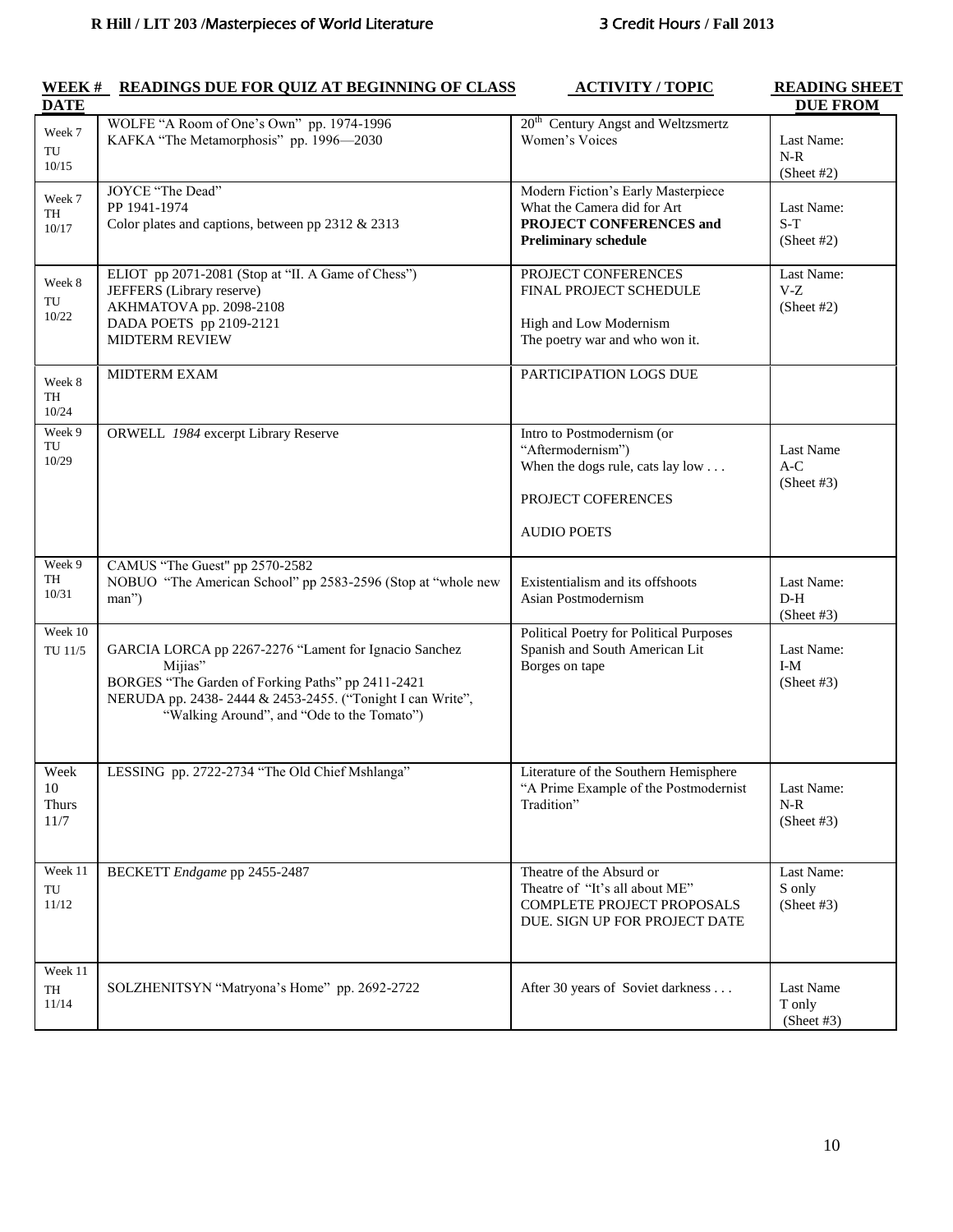# **R Hill / LIT 203 /**Masterpieces of World Literature 3 Credit Hours **/ Fall 2013**

| WEEK#<br><b>DATE</b>                        | <b>READINGS DUE FOR QUIZ AT BEGINNING OF CLASS</b>        | <b>ACTIVITY / TOPIC</b>                                                                                                     | <b>READING SHEET</b><br><b>DUE FROM</b> |
|---------------------------------------------|-----------------------------------------------------------|-----------------------------------------------------------------------------------------------------------------------------|-----------------------------------------|
| Week 12<br>TU<br>11/19                      | ACHEBE intro & Things Fall Apart Chapter 1-8 pp 2855-2892 | What is the definition of African Lit?                                                                                      | Last Name:<br>$U-V$<br>(Sheet #3)       |
| Week 12<br>TH<br>11/21                      | ACHEBE Things Fall Apart, Chapter 9-25 pp 2892-2948       | Guest Speaker?                                                                                                              | $W-Z$<br>(Sheet # 3)                    |
| Week 13<br>TU<br>11/26                      | <b>PROJECTS</b>                                           | All Projects ready to present.<br>Today's early project presentations get special<br>consideration<br><b>GROUPS 1, 2, 3</b> |                                         |
| Week 13<br>TH<br>11/28                      | THANKSGIVING: NO CLASS                                    |                                                                                                                             |                                         |
| Week<br>14<br>TU 12/3                       | <b>PROJECTS</b>                                           | GROUPS 4, 5, 6                                                                                                              |                                         |
| Week 14<br>TH 12/5                          | <b>PROJECTS</b>                                           | <b>GROUPS</b> 7, 8, 9                                                                                                       |                                         |
| Week 15<br>TU<br>12/10                      | <b>PROJECTS</b>                                           | GROUPS 10, 11, and 12                                                                                                       |                                         |
| Week 15<br>TH<br>12/12                      | FINAL EXAM REVIEW<br><b>COURSE WRAP</b>                   | Leftover or Emergency Projects<br>Participation Logs due                                                                    |                                         |
| <b>FINALS</b><br><b>WEEK</b><br>TH<br>12/19 | FINAL EXAM, THURSDAY, 12/19, 10:30 - 1                    |                                                                                                                             |                                         |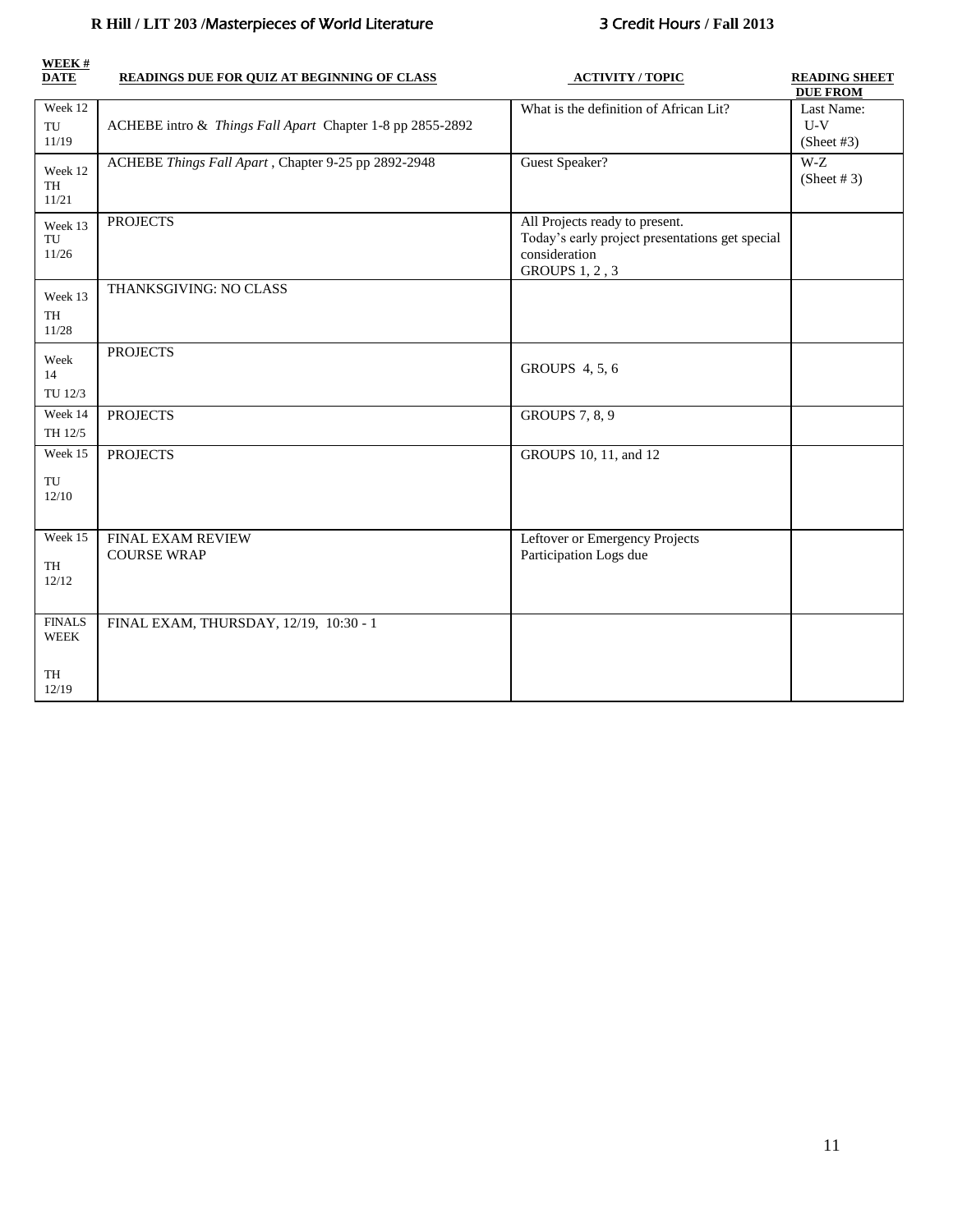# SAMPLE READING SHEET

**[items in brackets should not be typed onto your sheet]**

[Heading] Stuart B. Loma World Lit 3/ Dr. Hill February 1, 2011 Sheet # 2: Singer, Verlaine, Rimbaud

[You should fill one page, single spaced, with comments and annotated questions. SOME DECENT EXAMPLES Follow:]

1. [Comment] I think Gimpel is the biggest fool of all time. He is completely unrealistic to believe everyone, no matter what they say. It makes for good comedy, but what is Singer's point? Is he trying to say that it's better to be a fool than to risk being cruel? If so, I don't know if Gimpel is a very convincing example. What about the old axiom: "Evil triumphs when good people do nothing?" Gimpel is letting all sorts of bad things go on that he could easily stop. He is being sort of "holier than thou" by bowing out of his responsibilities as a citizen, a husband, and an employee.

2. [Question] How did the Yiddish language spring up? Is it dying out now? Why did Singer write in Yiddish if he knew English? Could it be that these stories are even better in Yiddish? If so, why? Could it be that Yiddish is more descriptive, maybe?

3. [Comment/Question combo] Verlaine and Rimbaud sound like something out of the MTV news. And their lyrics remind me of 90s bands like The Cure. "Season In Hell" was like the liner notes for an Ozzie Ozborne album. It all seems so negative and so modern. It plays well today, but how was this poetry seen by young people in the 1800's? Were they all trying to emulate V &R or were V & R like a cool hipster band that no one ever heard of?

4. On the other hand, I'm wondering if Gimpel really was a fool. He has a certain dignity, even when he's being an idiot. The comments from the Rabbi, when he says "[ ] "should not be taken lightly. Also, when the devil appears and says, "{ }", and when Gimpel's wife comes back from the grave and says " $\lceil \cdot \rceil$  "the author may be trying to say ...

# **BAD EXAMPLES (No credits for these kinds of questions/comments)**

1. Why is Gimpel a Fool? [Provide a possible answer: say why YOU think he is or isn't a fool]

2. I thought Verlaine was cool [How so? Which poem(s) impressed you the most? Why?]

3. What kind of questions will be on the final? [Ask housekeeping questions separately; reading should focus on the reading.

4. "The Guest" is an awesome story that says a lot about human nature and also existentialism. [Why is it awesome? What exactly does it say about human nature and existentialism?]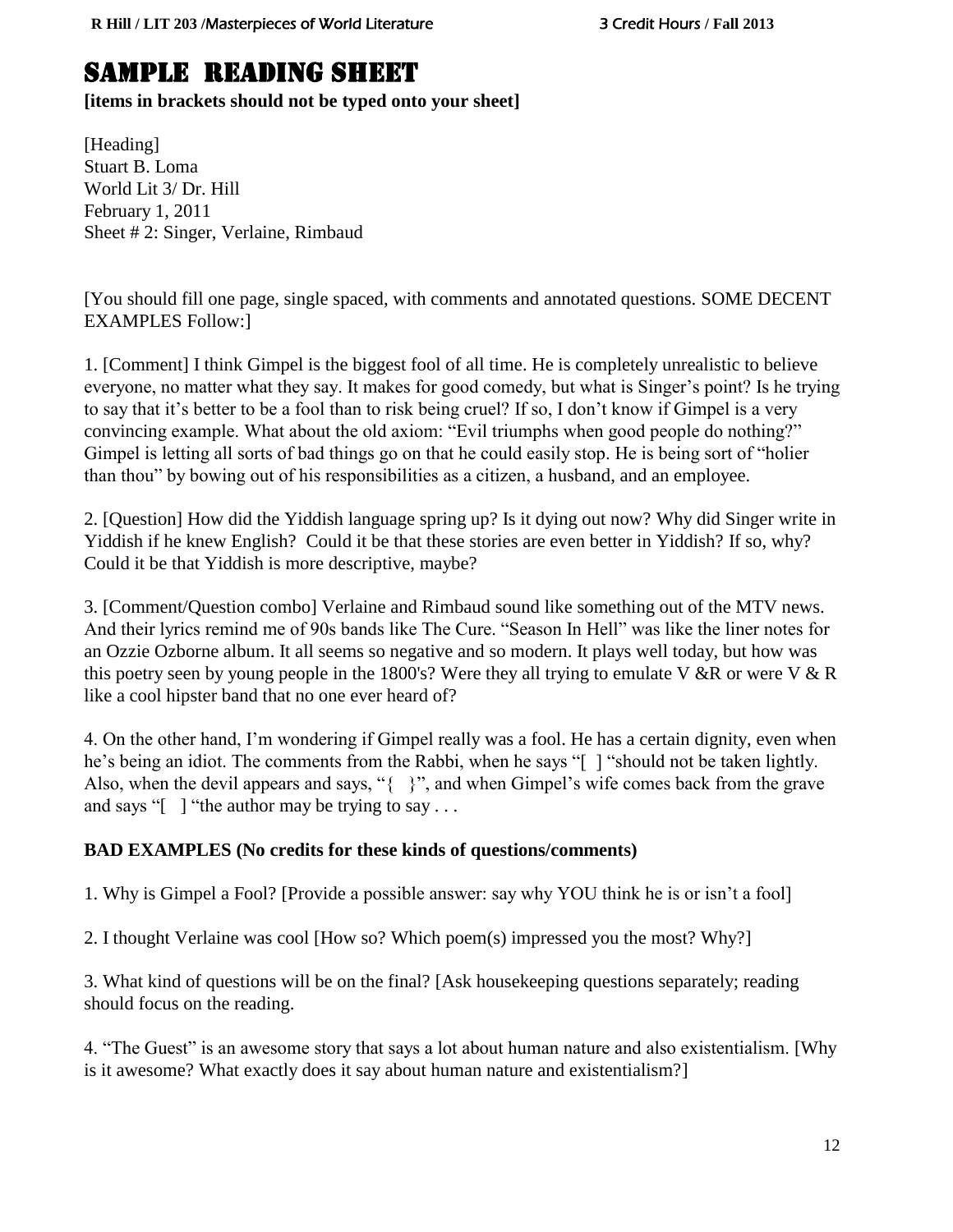#### **R Hill / LIT 203 /**Masterpieces of World Literature 3 Credit Hours **/ Fall 2013**

#### SAMPLE PARTICIPATION LOG SHEET

Use this format for your log. You don't have to mention things like "took the quiz" or "listened to the lecture" or "asked what number quiz this was" –only list voluntary out-loud questions, comments and other participation that pertain to the literature.

| <b>DATE</b> | WHAT I SAID OUT LOUD IN CLASS                                                                                                                                                                          | OTHER PARTICIPATION                                                                |
|-------------|--------------------------------------------------------------------------------------------------------------------------------------------------------------------------------------------------------|------------------------------------------------------------------------------------|
| 9/18        | Asked if Tartuffe was the first play in France to make fun<br>of priests.                                                                                                                              |                                                                                    |
| 10/3        | Asked whether Don Quixote was suppressed by the<br>government, and whether poor people had access to the<br>book. Commented that Don Quixote reminded me of at<br>least 5 characters in modern movies. | Volunteered to be secretary for<br>my project group                                |
| 10/5        |                                                                                                                                                                                                        | Brought in an article about a local<br>production of "Metamorphosis"               |
| 10/18       | Asked what Rasparmentionism meant in today's<br>assignment-I couldn't find it in the dictionary                                                                                                        | Attended the Renaissance book<br>fair and watched some scenes<br>from period plays |
| 10/26       |                                                                                                                                                                                                        | Attended Poetry day and took<br>notes (attached)                                   |

**RUNNING POINT TOTAL**: Include your running point total when you turn in your log. If you keep a running total of your points, you'll always know what grade you're getting so far.

| <b>ASSIGNMENT</b>              | <b>SCORE</b> | <b>TOTAL SCORE SO FAR</b> |
|--------------------------------|--------------|---------------------------|
| Quiz 1                         | 10/15        | 10/15                     |
| Writing                        | 26/30        | 36/45                     |
| Quiz 2                         | 12/15        | 48/60                     |
| Quiz 3                         | 0 DROP       | 48/60                     |
| Writing 2                      | 30/30        | 78/90                     |
| Quiz 4                         | 12/15        | 93/105                    |
| Extra Credit participation log | +4           | 96/105                    |

#### WORLD LIT / GROUP PROJECT

**POINTS POSSIBLE: 200--- 20% of the course grade.**

| Evaluation criteria | Planning, organization, presentation, timing: 100 points. |  |  |
|---------------------|-----------------------------------------------------------|--|--|
|                     | ldea / Score: 25 points.                                  |  |  |
|                     | Individual effort: 30 points                              |  |  |
|                     | Final exam question: 10 points                            |  |  |
|                     | Answering questions from the audience: 10 points.         |  |  |

#### WORLD LIT / GROUP PROJECT SCHEDULE

- *9/19* Groups grouped and discussing the plan.
- *10/24: By this date,* At least one member of the group (leader or appointee) must meet with the professor during office hours. Bring your script or project description in progress and be prepared for a short discussion.
- 11/19: Project outlines/ script draft due
- 11/26: Projects begin. Complete scripts due.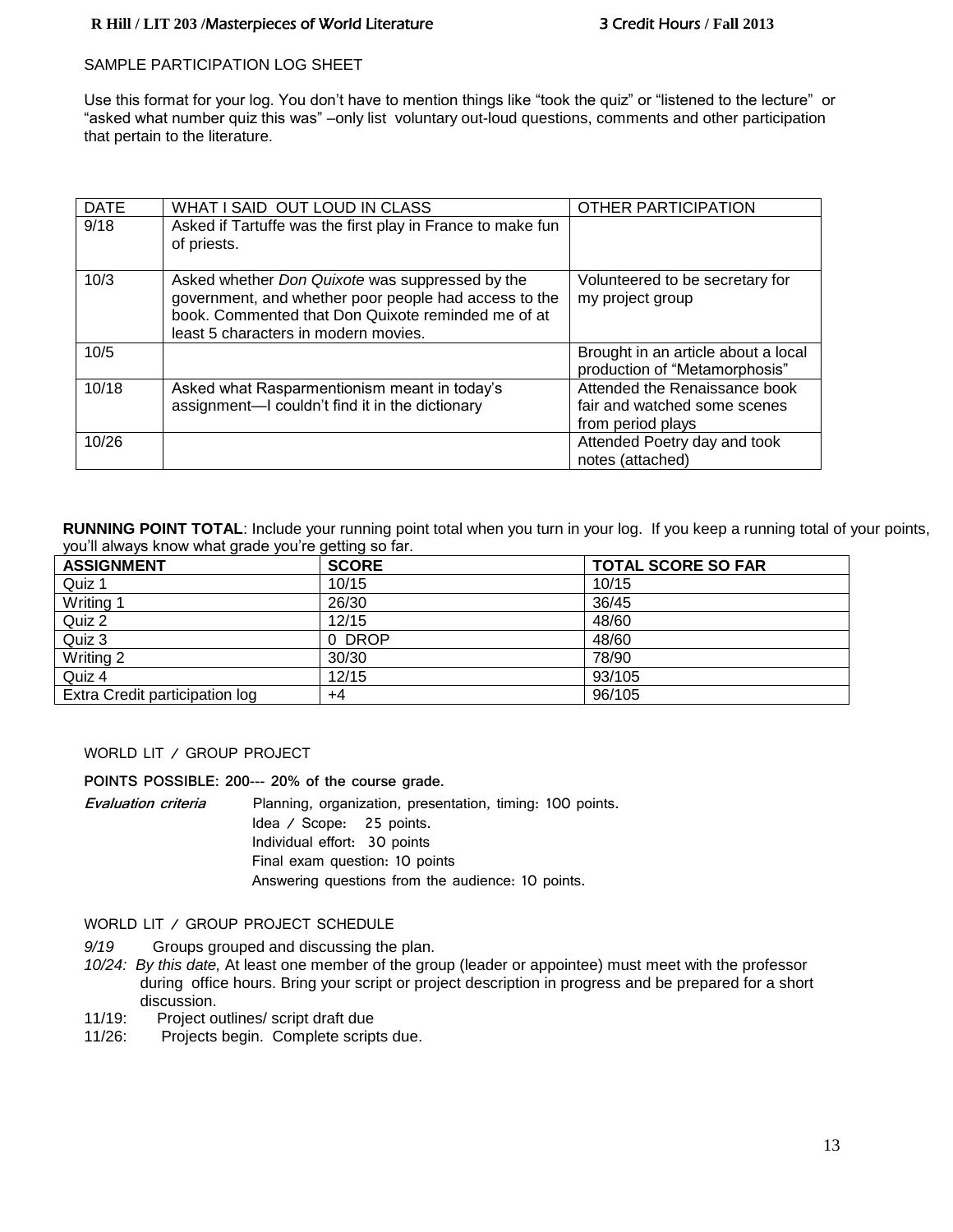#### **R Hill / LIT 203 /**Masterpieces of World Literature 3 Credit Hours **/ Fall 2013**

#### WORLD LIT / GROUP PROJECT (continued)

#### **The following items are due** *on the day of the presentation***:**

**1. A typed (one page or less) synopsis of your project which also lists group members phone numbers and e-mails. 2. A log of all your group meetings**

**3. A typed, one-page summary of who did what in the group, with a list of individual responsibilities and an estimate of what percentage of the total was done by each member.**

**4. A sheet with 3 questions on your project for possible inclusion in the final exam: one true/false and two multiple choice.**

The Show Must Go On: If a group member misses the scheduled day for other than documented emergency, that member will lose 50-100% of the possible points. *All groups should have a contingency plan for the presentation in case a group member doesn't show up. All members of a group that is not ready to present on the scheduled day will lose 25- 100% of the possible points*.

#### **PREPARATION**

•Have several group meetings to rehearse.

•Rehearse and time your presentation to 10 min minimum and 15 minutes maximum, including time for questions. One scoring criteria will be how close you come to your assigned time.

#### A FEW GROUP PROJECT POSSIBILITIES: USE THESE FOR IDEAS

INSECT THEMES: Trace the idea of dehumanization in literature, from The Underground Man through Kafka and beyond. Why does the insect theme come up again and again? Each group member could take an author or period or theme and give a four minute presentation; one member could be the moderator.

FREUD AND HIS DESCENDANTS: How Freudian thinking influenced psychology, media, and thinking in general. Who disagreed with Freud and how? Short presentations by each group member, with a moderator.

WOMEN IN LITERATURE: Using Woolf's "Room of One's Own" as a starting place, a panel of women in modern literature: their work, their concerns, their acceptance by critics and readers.

MODERN POETRY, AN EXPLORATION: Taking off from Eliot, trace world poetry through one or more "periods" to the present. Panel members present bios and readings of representative poems on PowerPoint.

THIRD WORLD / ETHNIC AUTHORS: An in depth presentation on one or several authors from outside the traditional western canon of literature. Bios and short readings, PowerPoint presentation with photos.

ART AND CULTURE: Presentation of modern art with a discussion of how it followed/led the ideas we have seen in modern literature. Panel, + PowerPoint presentation with photos.

ORIGINAL ART: Poetry/ Music/ Painting/ sculpture / dance/ drama based on works discussed and/or other period pieces. Includes scholarly intros, discussing sources and techniques.

POLITICS, HISTORY AND LITERATURE: In-depth presentation on a facet or facets of history and/or politics that undergird the literary movements and events we have covered. Panel, PowerPoint, moderator. Could be a "game show" format

BRAVE NEW WORLD: SCIENCE AND LITERATURE: In-depth presentation on a facet or facets of scientific development that undergird the literary movements and events we have covered. Panel, PowerPoint, moderator.

ECONOMICS, BUSINESS, AND LITERATURE: How economics affect culture, artists, and literature. Panel members present on different facets and/or eras, showing the connections between money and art.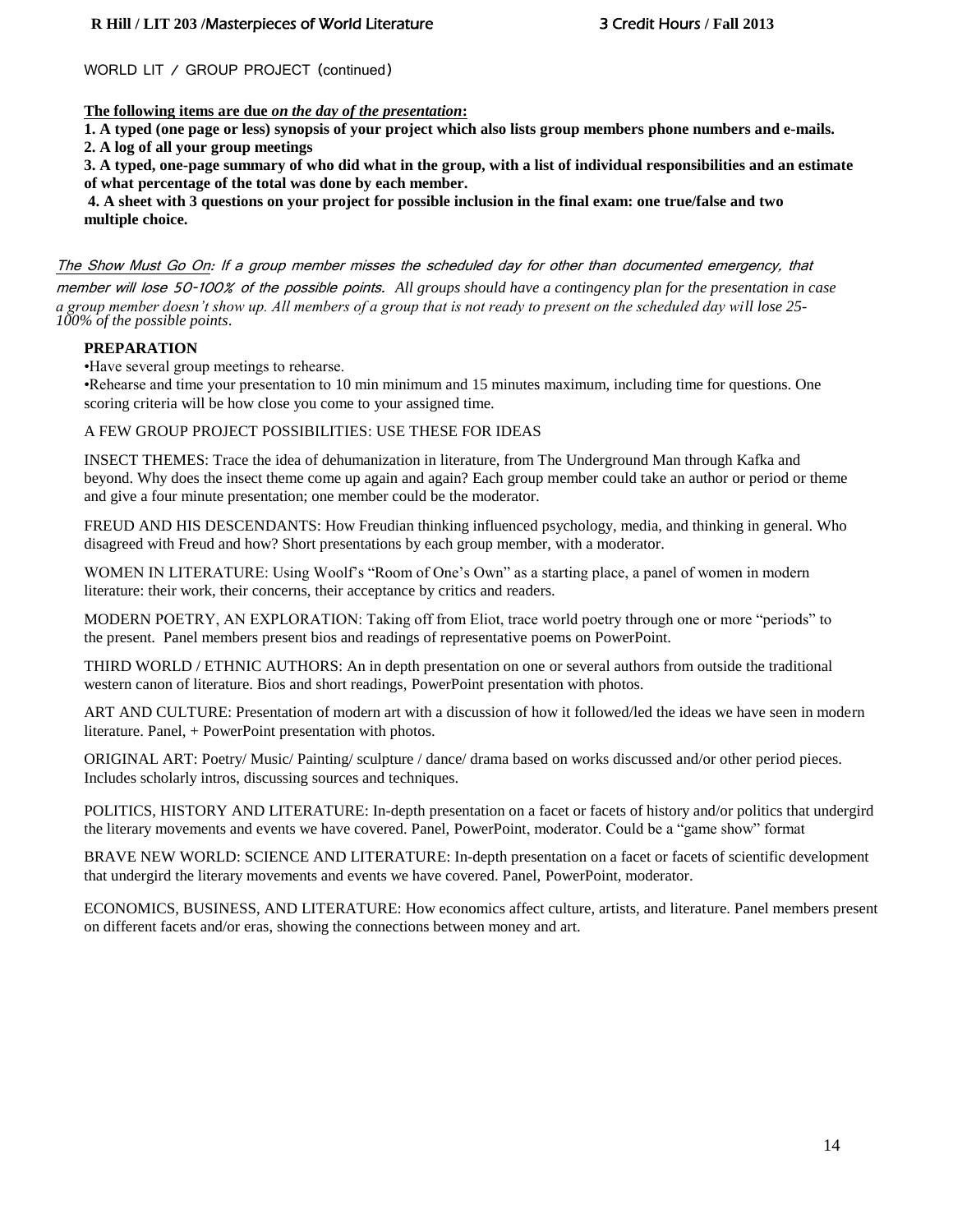#### SYLLABUS AND FIRST DAY QUIZ **NAME**

Answer all questions. Be sure to answer the questions on the back, too.

1. Is it okay to call the professor at home? If you can't find the professor anywhere, what should you do?

2. What should be your first priority in this course?

3. What should you do if you think you got a quiz question right but it's marked wrong?

4. What happens if you miss four classes before midterm?

5. True or False: If you're running behind schedule in getting to class, better to not come at all than show up late.

6. What should you do if you have a sheet due and your printer doesn't work and you'll be late for class if you print it somewhere else?

7. Is it okay to mail your sheet from class after 11 if you didn't have time to print it?

8. What are the two ways to earn extra credit in the course?

9. What happens to your final grade if you miss two quizzes?

10. What happens to your final grade if you miss or do a poor job on one your reading sheets?

11. How can you get credit for a reading sheet if you are absent on the day it's due?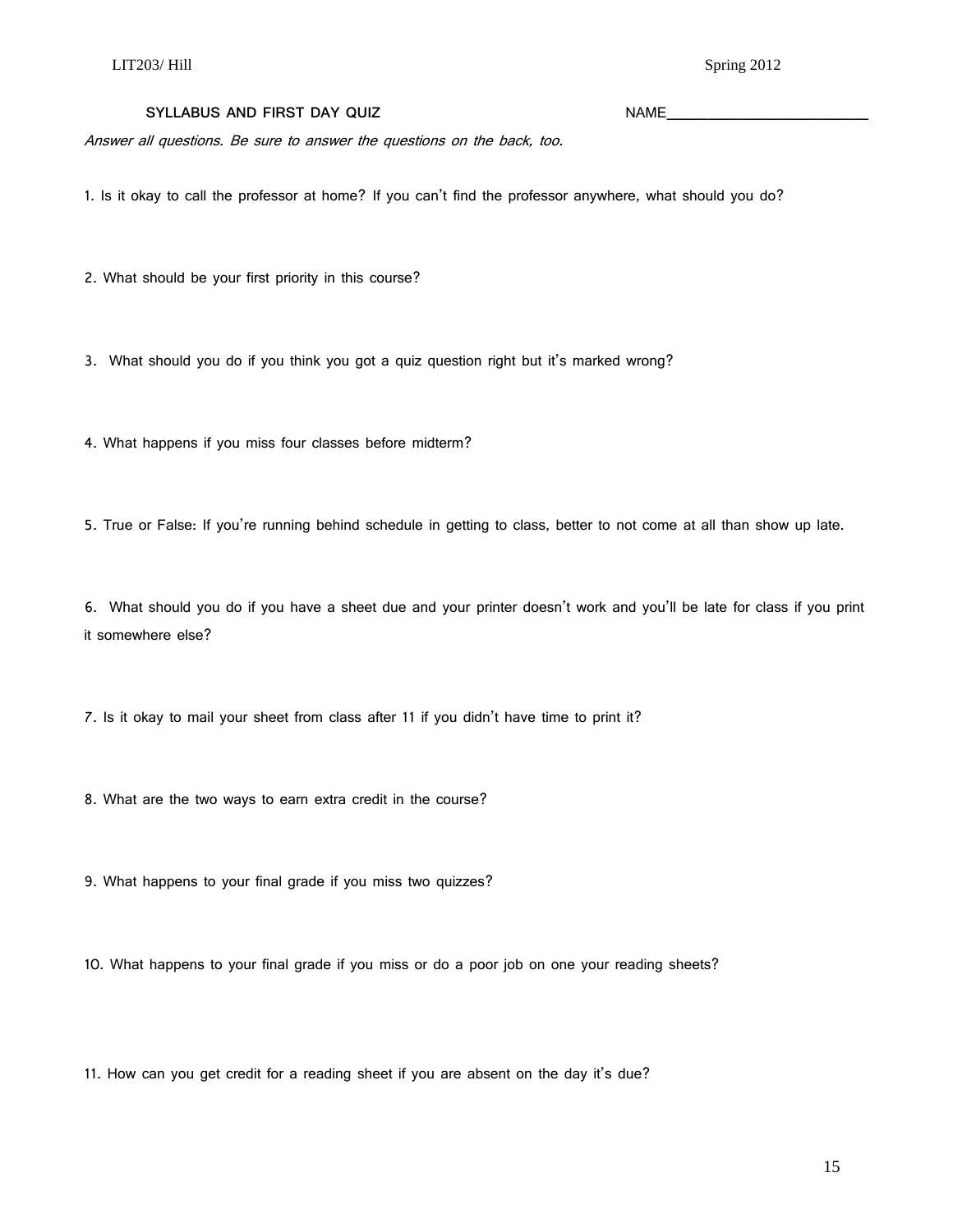12. True or False: To eliminate clutter, you should discard rough drafts and notes and throw away quizzes the professor has already graded.

13. When is the midterm? When is the final? Can you make up a midterm or final if you have family commitments or plane tickets for the days those exams are scheduled?

14. What should you do if you need to leave class early?

15. What is the penalty for plagiarism on a reading sheet or copying on quizzes?

16. True or False: The student should never come to the professor's office unless the student is in big trouble.

17. If you have or develop a health or learning problem that may affect your performance in the class, what should you do?

18. Math question: At midterm you have 444 out of a possible 500 points offered so far. According to the END OF COURSE scale reprinted below, what would your letter grade be if you got one now?

| Numbers to Letters |                   |                   |                 |  |
|--------------------|-------------------|-------------------|-----------------|--|
| $92 - 100 = A$     | $70 - 75.9 = C$   | $81 - 86.9 = B$   | $60 - 64.9 = D$ |  |
| $90 - 91.9 = A$    | $68.5 - 69.9 = C$ | $79 - 80.9 = B -$ | $58 - 59.9 = D$ |  |
| $87 - 89.9 = B +$  | $65 - 68.4 = D +$ | $76 - 78.9 = C +$ |                 |  |

19. True or False: Plagiarism isn't really serious if you don't do it on purpose.

20. What is the best way to not be suspected of copying or cheating?